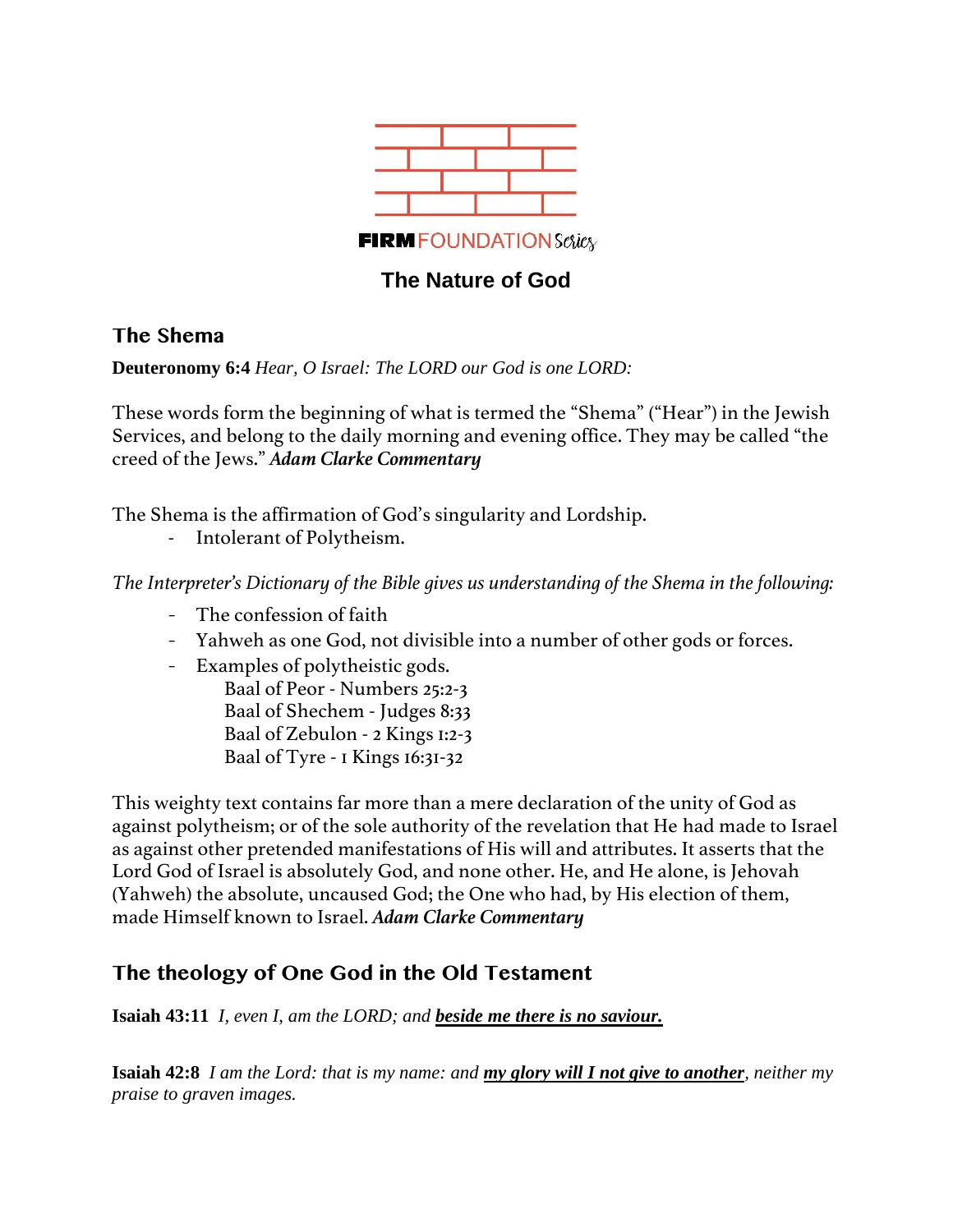**Isaiah 44:6** *Thus saith the LORD the King of Israel, and his redeemer the LORD of hosts; I am the first, and I am the last; and beside me there is no God.*

**Malachi 2:10** *Have we not all one father? hath not one God created us? why do we deal treacherously every man against his brother, by profaning the covenant of our fathers?*

## **There is no statement of a plurality of persons or gods concerning Yahweh anywhere in the Old Testament.**

# **God is a spirit**

**Genesis 1:2** *And the earth was without form, and void; and darkness was upon the face of the deep. And the Spirit of God moved upon the face of the waters.*

**Job 33:4** *The spirit of God hath made me, and the breath of the Almighty hath given me life.*

**"Ruwack"** – wind, breath, mind, spirit

- Breathe/wind in motion.
- Seat of the senses, affections and emotions.
- Of the will, counsel and intellect.

# **The Spirit of God**

- **Creator of all things.**
- **Invisible, Omnipresent, Omniscient.**
- **Never grows weary or tired.**
- **Cannot be measured in wisdom or understanding.**
- **Without beginning or ending.**

**Isaiah 45:18** *For thus saith the LORD that created the heavens; God himself that formed the earth and made it; he hath established it, he created it not in vain, he formed it to be inhabited: I am the LORD; and there is none else.*

**Jeremiah 23:24** *Can any hide himself in secret places that I shall not see him? saith the Lord. Do not I fill heaven and earth? saith the Lord.*

**Isaiah 40:28** *Hast thou not known? hast thou not heard, that the everlasting God, the Lord, the Creator of the ends of the earth, fainteth not, neither is weary? there is no searching of his understanding.*

**Psalm 90:2** *Before the mountains were brought forth, or ever thou hadst formed the earth and the world, even from everlasting to everlasting, thou art God.*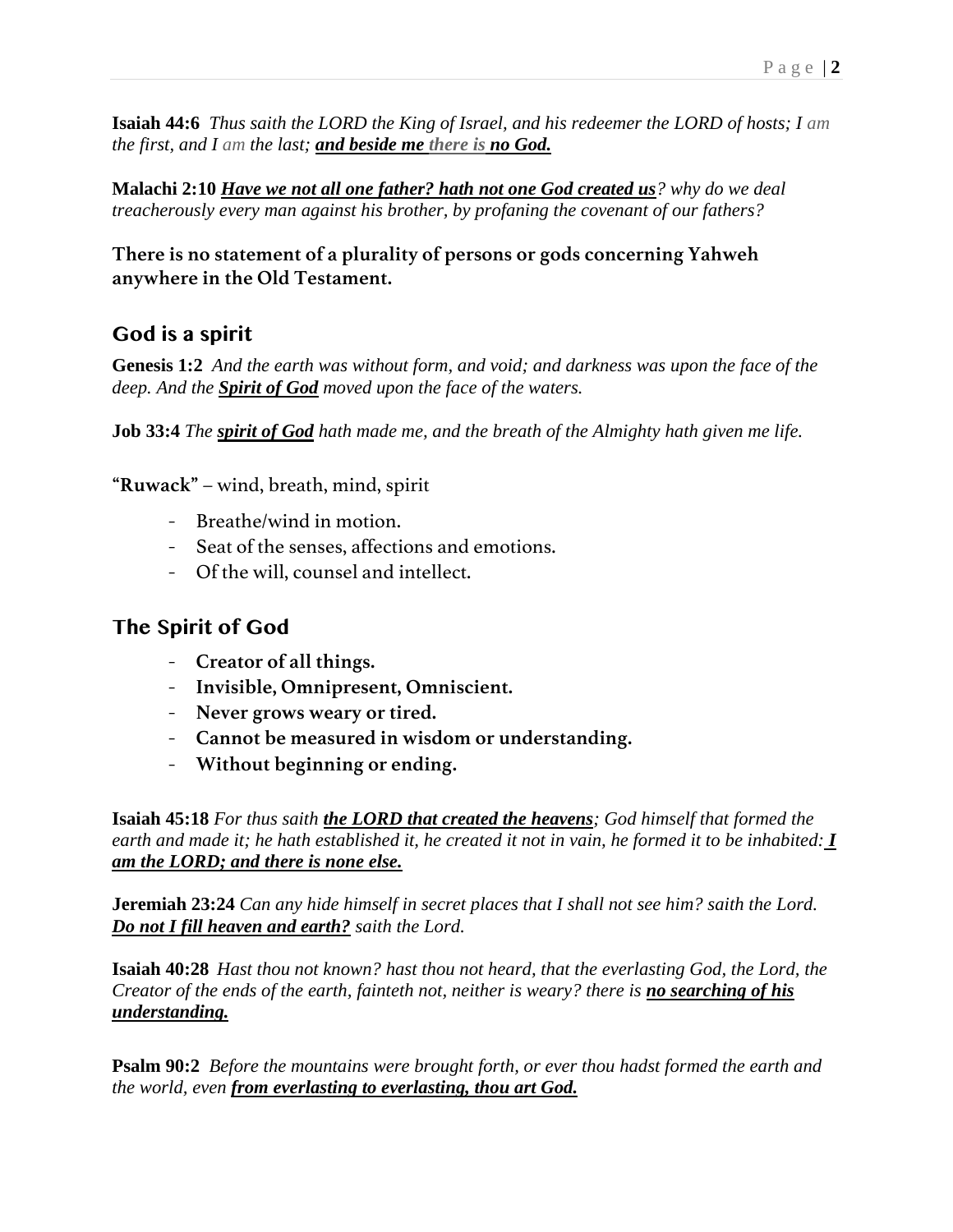# **The Son of God**

**Matthew 1:18** *Now the birth of Jesus Christ was on this wise: When as his mother Mary was espoused to Joseph, before they came together, she was found with child of the Holy Ghost.*

Jesus is the Son of the Spirit of God. Jesus' existence on earth is from the womb of a woman and the overshadowing of the Spirit of God.

**Luke 1:35** *And the angel answered and said unto her, The Holy Ghost shall come upon thee, and the power of the Highest shall overshadow thee: therefore also that holy thing which shall be born of thee shall be called the Son of God.*

**Matthew 17:5** *While he yet spake, behold***,** *a bright cloud overshadowed them: and behold a voice out of the cloud, which said, This is my beloved Son, in whom I am well pleased; hear ye him.* 

- Overshadow…to throw a shadow upon, to envelop in a shadow
- **The distinction of the birth of Jesus**
	- o The Holy Ghost, power of the Highest
	- o Born of thee (A woman)

Job made a statement and asked questions that MUST BE ANSWERED to understand who Jesus is.

**Job 14:1** *Man that is born of a woman is of few days and full of trouble.*

**Job 15:14** *What is man, that he should be clean? and he which is born of a woman, that he should be righteous?*

**Job 25:4** *How then can man be justified with God? or how can he be clean that is born of a woman?*

## - **Jesus was unlike any other born of a woman for He was begotten of God.**

**John 1:14** *And the Word was made flesh, and dwelt among us, (and we beheld his glory, the glory as of the only begotten of the Father,) full of grace and truth.*

**John 1:18** *No man hath seen God at any time, the only begotten Son, which is in the bosom of the Father, he hath declared him.*

The sonship of God refers to Jesus begotten, born of a woman, overshadowed by the one Spirit of God.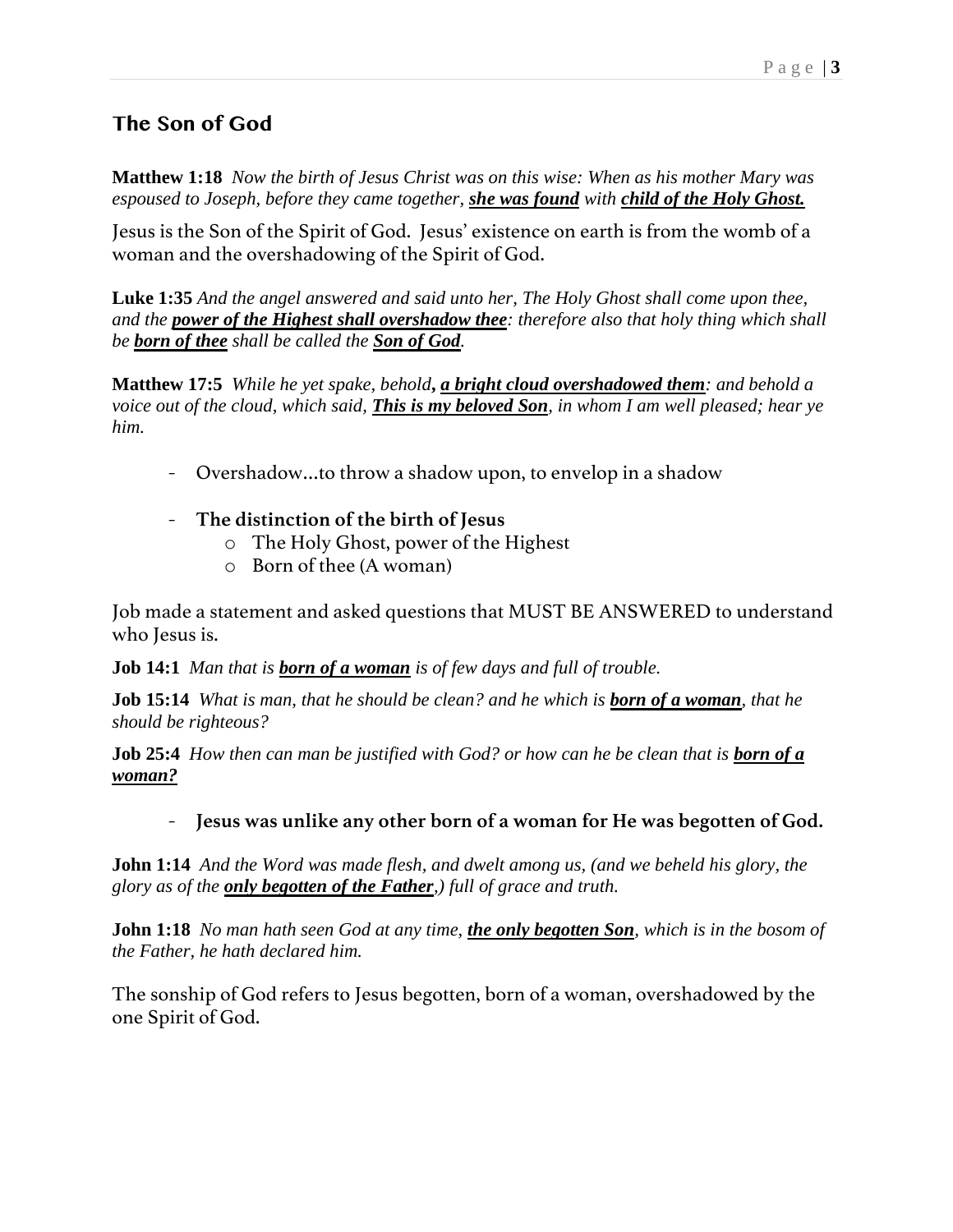#### **The following is from Adam Clarke Commentary concerning Luke 1:35**

**Shall be called the Son of God -** This is spoken in reference to the human nature of Christ, and this passage proves, beyond controversy, that "one" reason why Jesus was called the Son of God was because he was begotten in a supernatural manner. He is also called the "Son of God" on account of his resurrection, Romans 1:4; Acts 13:33, compared with Psalms 2:7. The human nature was born of her. The Divine nature had no beginning; it was God manifested in the flesh, 1Timothy 3:16;

#### **Two natures must ever be distinguished in Christ: the human nature, in reference to which he is the Son of God and inferior to him, Mark 13:32; John 5:19; John 14:28, and the Divine nature which was from eternity, and equal to God.**

…that the doctrine of the eternal Sonship of Christ is, in my opinion, anti-scriptural, and highly dangerous. This doctrine I reject for the following reasons:

1st. I have not been able to find any express declaration in the Scriptures concerning it. 2dly. If Christ be the Son of God as to his Divine nature, then he cannot be eternal; for son implies a father; and father implies, in reference to son, precedency in time, if not in nature too. Father and son imply the idea of generation; and generation implies a time in which it was effected, and time also antecedent to such generation.

3dly. If Christ be the Son of God, as to his Divine nature, then the Father is of necessity prior, consequently superior to him.

4thly. Again, if this Divine nature were begotten of the Father, then it must be in time; i.e. there was a period in which it did not exist, and a period when it began to exist. This destroys the eternity of our blessed Lord, and robs him at once of his Godhead. 5thly. To say that he was begotten from all eternity, is, in my opinion, absurd; and the phrase eternal Son is a positive self-contradiction. Eternity is that which has had no beginning, nor stands in any reference to Time. Son supposes time, generation, and father; and time also antecedent to such generation. Therefore the conjunction of these two terms, Son and eternity is absolutely impossible, as they imply essentially different and opposite ideas.

### **Jesus is God**

**1 Timothy 3:16** *And without controversy great is the mystery of godliness: God was manifest in the flesh, justified in the Spirit, seen of angels, preached unto the Gentiles, believed on in the world, received up into glory.*

#### **The Old Testament prophesied that Jesus is God.**

**Isaiah 9:6** *For unto us a child is born, unto us a son is given: and the government shall be upon his shoulder: and his name shall be called Wonderful, Counsellor, The mighty God, The everlasting Father, The Prince of Peace.*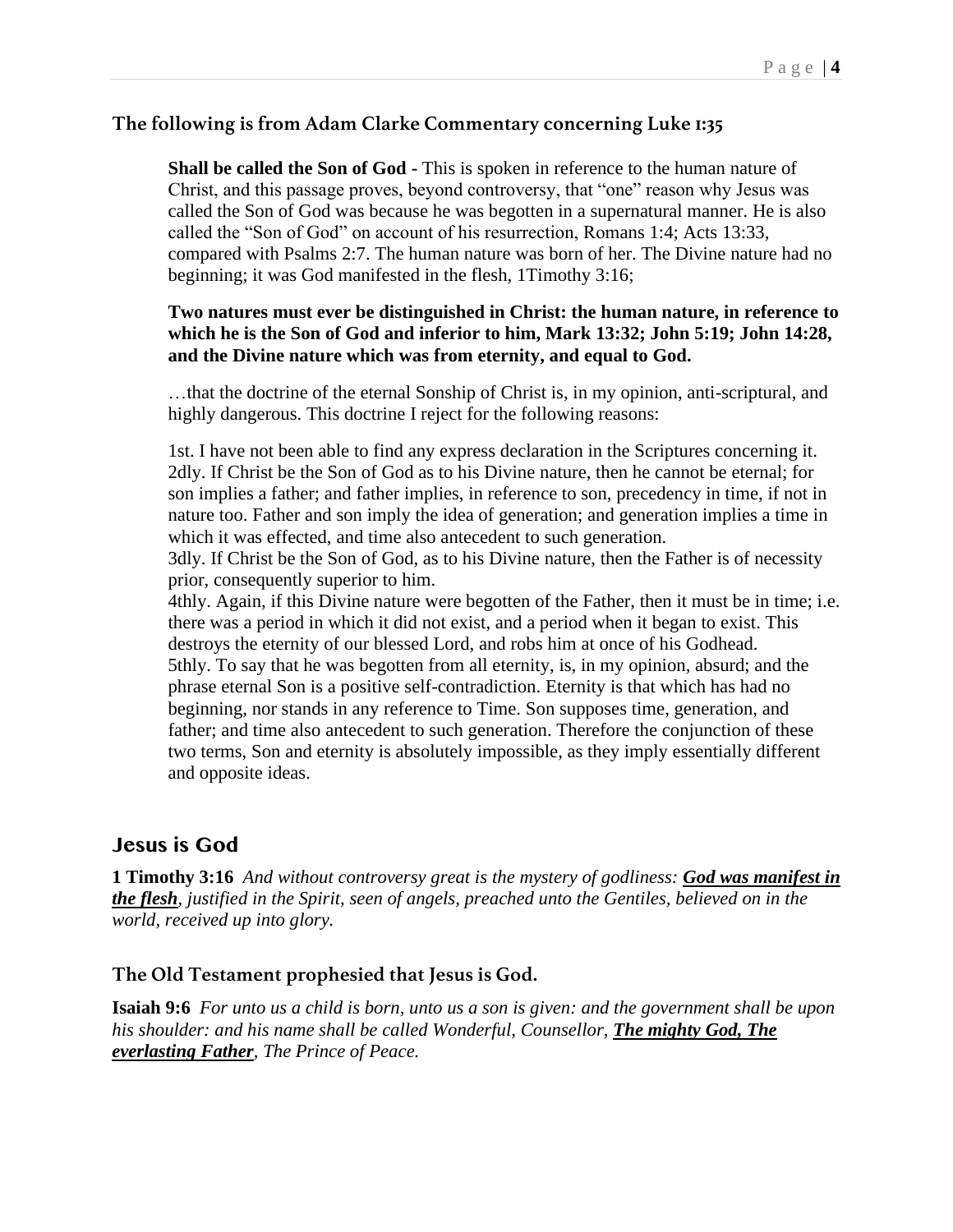**The New Testament, specifically the Gospels, were written to proclaim that Jesus is the Messiah, the Son of God.** The terminology of the Father, Son and Holy Ghost is so crucial to this revelation that Jesus is God.

**John 20:30** *And many other signs truly did Jesus in the presence of his disciples, which are not written in this book:*

**John 20:31** *But these are written, that ye might believe that Jesus is the Christ, the Son of God; and that believing ye might have life through his name.*

## **Jesus discerned and addressed the unbelief that He was the Son of God.**

**John 5:17** *But Jesus answered them, My Father worketh hitherto, and I work.*

**John 5:18** *Therefore the Jews sought the more to kill him, because he not only had broken the sabbath, but said also that God was his Father, making himself equal with God.*

- **Though Jesus was born of a woman, the Spirit of God was His Father.**

o This made Jesus equal with God (Divine Nature)

**John 5:19** *Then answered Jesus and said unto them, Verily, verily, I say unto you, The Son can do nothing of himself, but what he seeth the Father do: for what things soever he doeth, these also doeth the Son likewise.*

- Humanity is inferior to the Spirit of God

**John 5:22** *For the Father judgeth no man, but hath committed all judgment unto the Son:* **John 5:23** *That all men should honour the Son, even as they honour the Father. He that honoureth not the Son honoureth not the Father which hath sent him.*

To worship Christ is to worship the same Spirit of God, for Jesus was sent by the Spirit of God.

**Colossians 1:14** *In whom we have redemption through his blood, even the forgiveness of sins:* **Colossians 1:15** *Who is the image of the invisible God, the firstborn of every creature:*

**Colossians 1:16** *For by him were all things created, that are in heaven, and that are in earth, visible and invisible, whether they be thrones, or dominions, or principalities, or powers: all things were created by him, and for him:*

*Colossians 1:17 And he is before all things, and by him all things consist.*

- **The Deity of Jesus is everlasting, without beginning and without end. By Him all things were created.** 

**John 1:3** *All things were made by him; and without him was not any thing made that was made.*